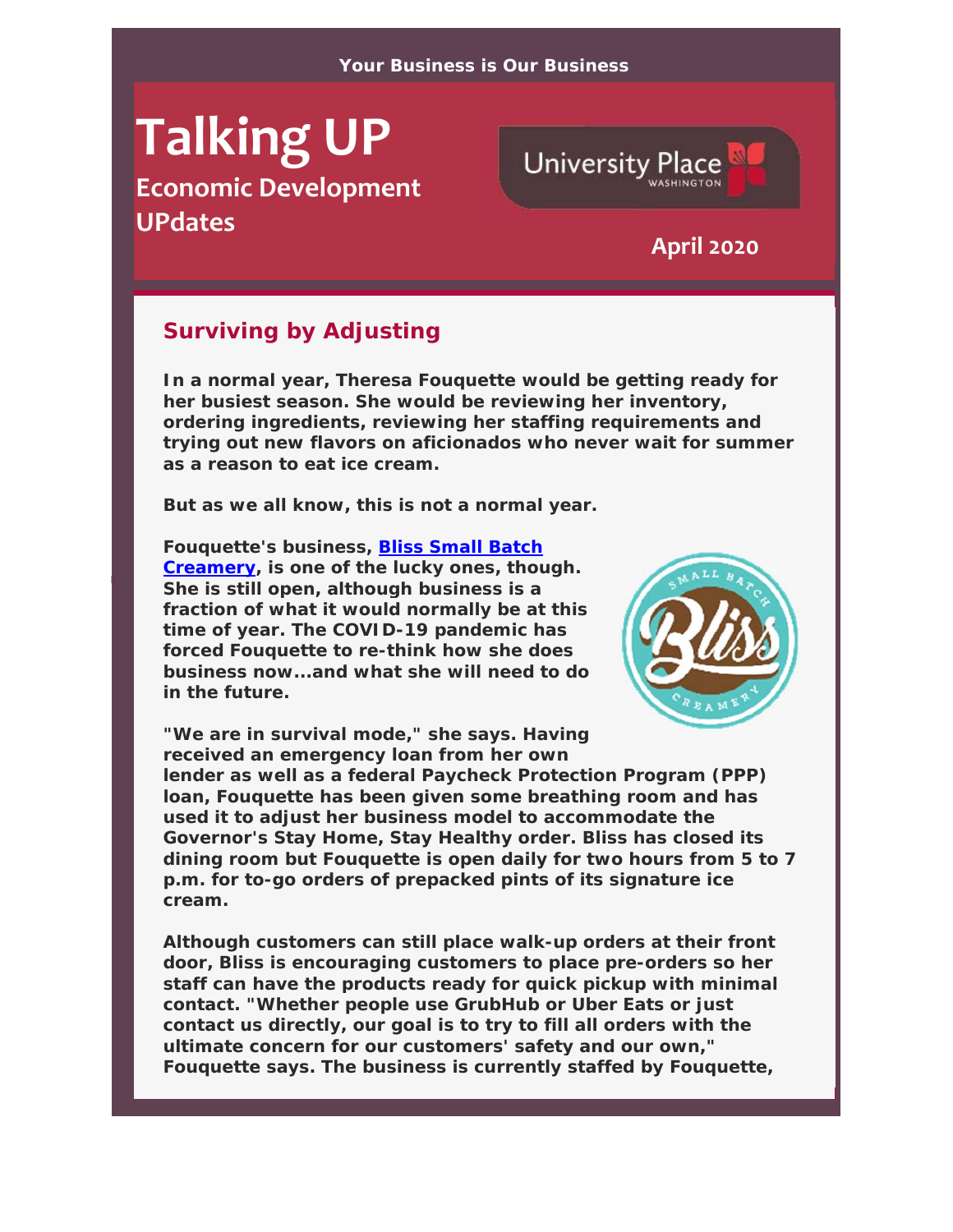**her husband, Dave and their son, Caden, as well as Fouquette's sister and business partner, Stacie Leaf.** 

**No one knows when the crisis will end, so Fouquette is also rethinking her summer business plans. She has begun to research the idea of making neighborhood deliveries, offering curbside service and will be marketing new half-pint pre-packed ice cream through the growing network of neighborhood food trucks. "We know that we won't be doing samples anymore, but I have brought back two college students who worked for us last summer to help us with our packing," she says. And they can also lend a hand with what Fouquette says is a rising demand.** 



**"With everyone staying home, we are seeing a big rise in cake orders. Everyone wants an ice cream cake," she says.**

#### **Coronavirus UPdates from City Hall**

**City Operations: The City is still accepting, processing and issuing building permits. Staff have been in touch with a number of contractors, who have responded favorably (under the circumstances) to our outreach and education efforts.**

**City Finances: City Manager Steve Sugg instructed department heads to identify areas where they could reduce expenditures as a precautionary measure. Those reductions (over \$1 million) take effect immediately. Staff will also look at additional reductions for next year's budget.**

**Economic Development: In his message to the community last week, Sugg encouraged the community to support local businesses rather than driving to other communities to purchase goods and services. "Purchasing locally will not only help local businesses, the sales tax dollars you pay also will help support local essential services," he said. Visit the dedicated COVID-19 Business Support page on the City of U.P. website for critical information on federal, state and local resources available to area businesses.**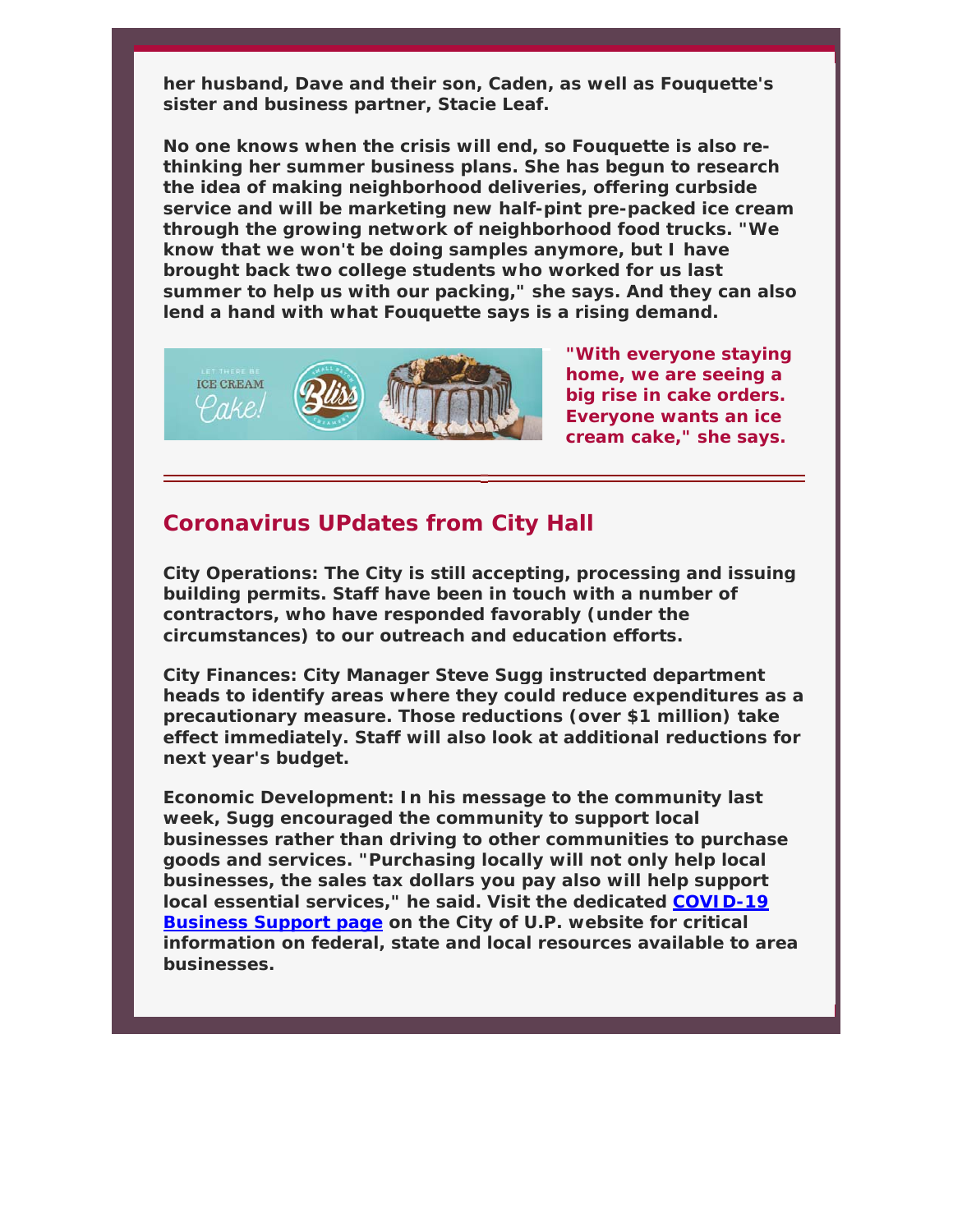**Human Services: The City's website has a list of links to critical community resources such as meal sites for students, mental health support, utility and tax payment deferrals and much more. Please be sure to share this information with your** 



**neighbors, especially if they are elderly or disabled.**

**Public Events: Special events, including Duck Daze, have been cancelled for the foreseeable future, given that at this time planners have no idea when the Governor's Stay at Home order will be lifted. Updates will be provided through the City's Headlines newsletter and on the City's website , Facebook, Twitter and Instagram accounts.**

**Public Safety: U.P. Chief of Police Greg Premo says the University Place Police Department is not conducting active patrols or investigations on potential violations of the Governor's Stay at Home order or Social Distancing directive. The department's goal is one of education to help the public understand the provisions of the orders. Citizens can call the non-emergency number at 253.798.4721 if they are concerned about activity that appears to violate the official order.**

#### **Business Continuity Plans**

**Amid the myriad of challenges presented to small businesses as a result of the COVID-19 pandemic, many business owners are discovering that they have no continuity plan in place to give them the best chance for surviving and recovering when the crisis is over.** 

**The Disaster Recovery Plan for Small Businesses booklet provides useful templates for documenting things such as:** 

- **Critical assets and inventories**
- **Critical operations**
- **Key personnel**
- **Key suppliers and contractors**
- **Alternate business location**

**With some businesses closed because of the Governor's executive order, this may be a good time to download the booklet and begin to complete some of these key pieces of information so that you**